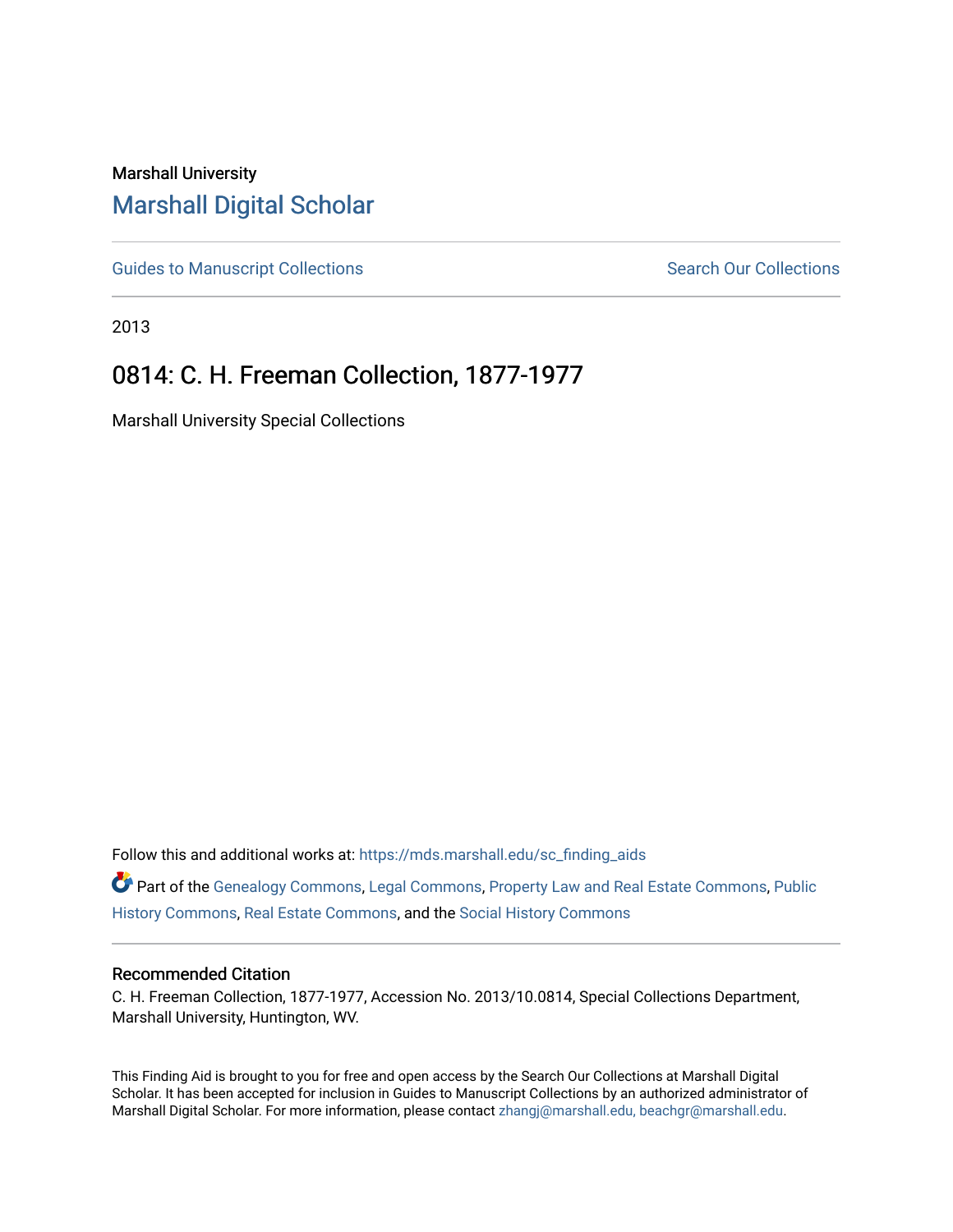James E. Morrow Libraries Marshall University

C. H. Freeman Collection, 1877-1977

Accession Number: 2013/10.0814

Processed By: Emily Ferguson (Boxes 1-3, 2013), Amanda Shaver (Boxes 4-7, 2019)

Date Completed: October 2013, July 2019

Location: Special Collections Department, Morrow Library

Corporate Name: N/A Date: 1877-1977 Extent: 7 cubic feet

System of Arrangement: Materials in this collection were organized by the donor and have been kept in the order in which they were received.

#### BIOGRAPHICAL INFORMATION

Charles Hughes Freeman, known as C. H. Freeman, was born in Niagara Falls, New York on November 11, 1854. Shortly after his father's death in 1857, the remaining Freeman family moved to Michigan, where Charles eventually studied law and was admitted to the Michigan Bar in 1877. He married his first wife, Abby J. Stewart, in 1890 and the couple had a daughter, Sarah Freeman. Abby died in 1898. In 1901, Charles Freeman came to West Virginia to help his client, William C. Yawkey, examine some land Yawkey had recently inherited upon the death of his father. While there, Freeman and Yawkey observed a natural spring that was on fire due to the presence of oil and gas in the ground. Recognizing the potential for natural resource extraction in West Virginia, Yawkey and Freeman quickly set about raising the necessary capital. They went on to form the Yawkey and Freeman Coal Company, the Big Creek Development Company, and other business ventures in order to mine the coal, oil, and natural gas of Boone, Mason, and Lincoln Counties. While living in Hamlin, WV, Freeman met Zubah Ray, a former school teacher. The two married on March 12, 1912 and relocated to Huntington, WV. During the next two years, they built a large house on approximately 250 acres of land just south of the city. The house eventually became known as the Freeman Estate, or Park Hill Farm, and it has since been added to the National Register of Historic Places. The Freeman's had three daughters, Ruth, Joan, and Mary, while Zubah had a son from a previous marriage, Aubrey Raymond, born May 10, 1905, whom Charles adopted. Aubrey died March 24, 1923. Charles Hughes Freeman died on July 3, 1920.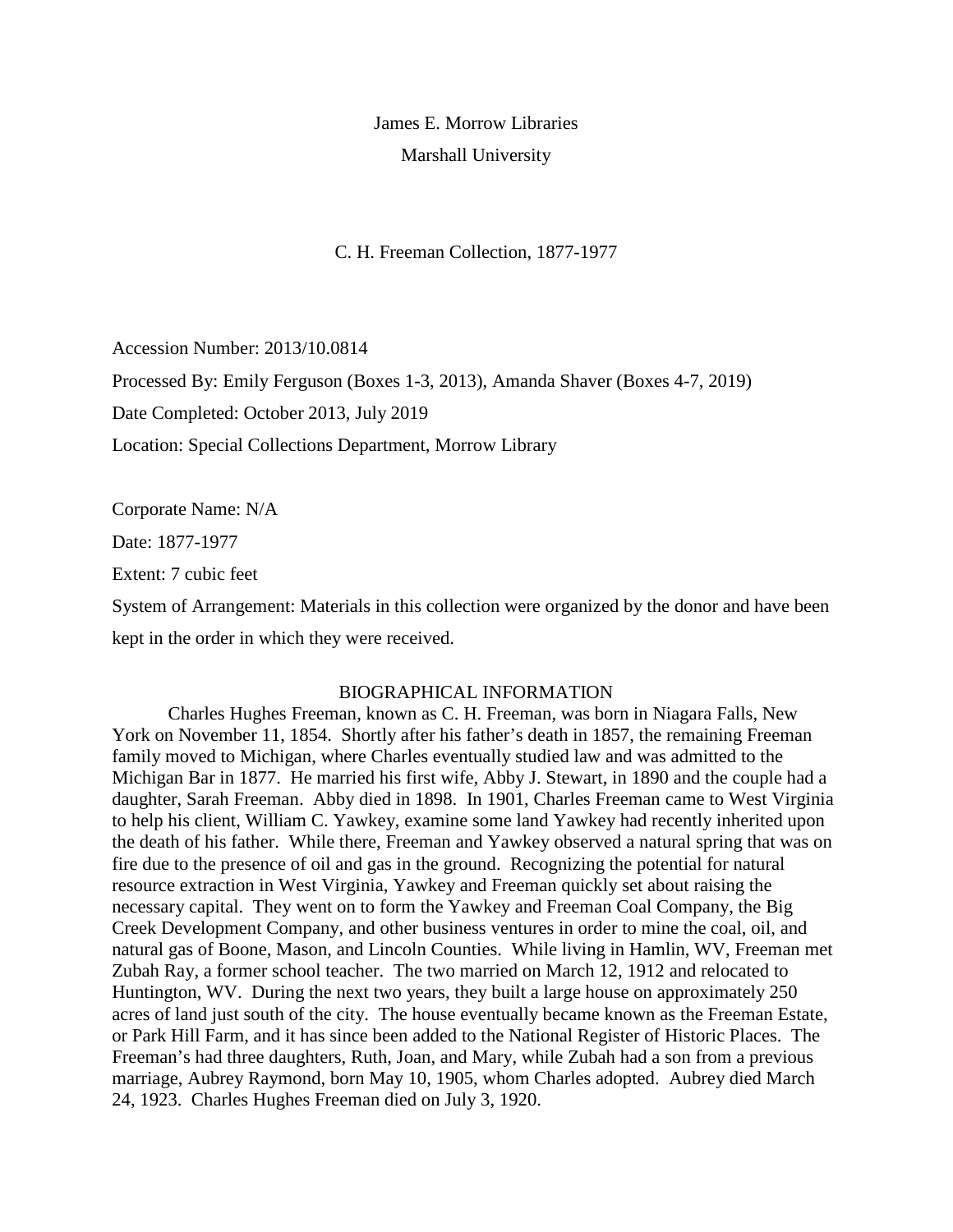Boxes 4-7 of this collection were donated by former U.S. Ambassador Mark Erwin, grandson of C. H. Freeman, in December  $2016<sup>1</sup>$  $2016<sup>1</sup>$  $2016<sup>1</sup>$ 

#### SCOPE AND CONTENT OF COLLECTION

This collection contains papers related to the estate of Charles Hughes Freeman. C. H. Freeman and his wife, Zubah, had many investments such as the Yawkey and Freeman Coal Company and the Freeman Estates. This collection contains personal materials from the Freeman family, such as contract agreements for property purchases of the Estates, a contour map of what appears to be the Freeman's country residence, and correspondences between Zubah and realtors, as well as some of Zubah's family documents including old letters, registers of visitors from Klingel-Carpenter Mortuary, and Paul and Ricky Ray's basketball documents. The collection contains multiple detailed expense ledgers related to the running of the household between 1911 and 1961. Also housed in the collection are materials related to the Yawkey and Freeman Coal Company, including financial statements, court records and correspondence related to the Big Creek Development Company, and maps related to the coal industry of Lincoln and Boone counties, West Virginia. Much of this material is dated between 1916 and 1965.

#### I. Box 1

Folder 1: Record Book for Cabell Huntington Hospital Auxiliary Folder 2: Register of Visitors, undated Klingel-Carpenter Mortuary Folder 3: Register of Visitors, undated Klingel-Carpenter Mortuary Folder 4: Register of Visitors, Sept. 2, 1977, Klingel-Carpenter Mortuary Folder 5: Register of Visitors, Sept. 2, 1977, Klingel-Carpenter Mortuary Folder 6: Register of Visitors, Sept. 3, 1977, Klingel-Carpenter Mortuary Folder 7: Register of Visitors, Sept. 4, 1977, Klingel-Carpenter Mortuary Folder 8: Register of Visitors, Sept. 4, 1977, Klingel-Carpenter Mortuary Folder 9: Book of Notes & Bills Folder 10: Weekly Time Book, 1933-44 Folder 11: Monthly Time Book, May 1917-Nov.1918 Folder 12: Time Records for Clerical Committee Folder 13: Heritage Village Ribbon Folder 14: Zubah Freeman Family Papers Folder 15: Photo of Anne Davis Edgar Folder 16: Cabell Huntington Hospital Auxiliary Folder 17: Yawkey & Freeman Coal Co. Statements of Receipts & Disbursements Folder 18: Correspondence on Yawkey & Freeman Coal Co. Folder 19: Sigfus Olafson/Zubah Freeman Correspondence Folder 20: Yawkey & Freeman Coal Co. Board of Directors Meeting Notices Folder 21: Yawkey & Freeman Coal Company

<span id="page-2-0"></span><sup>&</sup>lt;sup>1</sup> Information for the Bibliographical section came from the following websites: [https://www.marshall.edu/ucomm/2016/12/08/former-us-ambassador-donates-papers-grandfather-c-h-freeman](https://www.marshall.edu/ucomm/2016/12/08/former-us-ambassador-donates-papers-grandfather-c-h-freeman-marshall-special-collections/)[marshall-special-collections/](https://www.marshall.edu/ucomm/2016/12/08/former-us-ambassador-donates-papers-grandfather-c-h-freeman-marshall-special-collections/) - about the donation of the collection in 2016,

[http://www.wvculture.org/shpo/nr/pdf/cabell/09000243.pdf](http://www.wvculture.org/shpo/nr/pdf/cabell/09000243.pdf-) - the application to place the Freeman house on the National Register of Historic Places,

<https://www.findagrave.com/memorial/11045358/aubrey-raymond-freeman> -information on Aubrey's grave, <https://www.findagrave.com/memorial/11045335/charles-hughes-freeman> -information on C.H. Freeman's grave.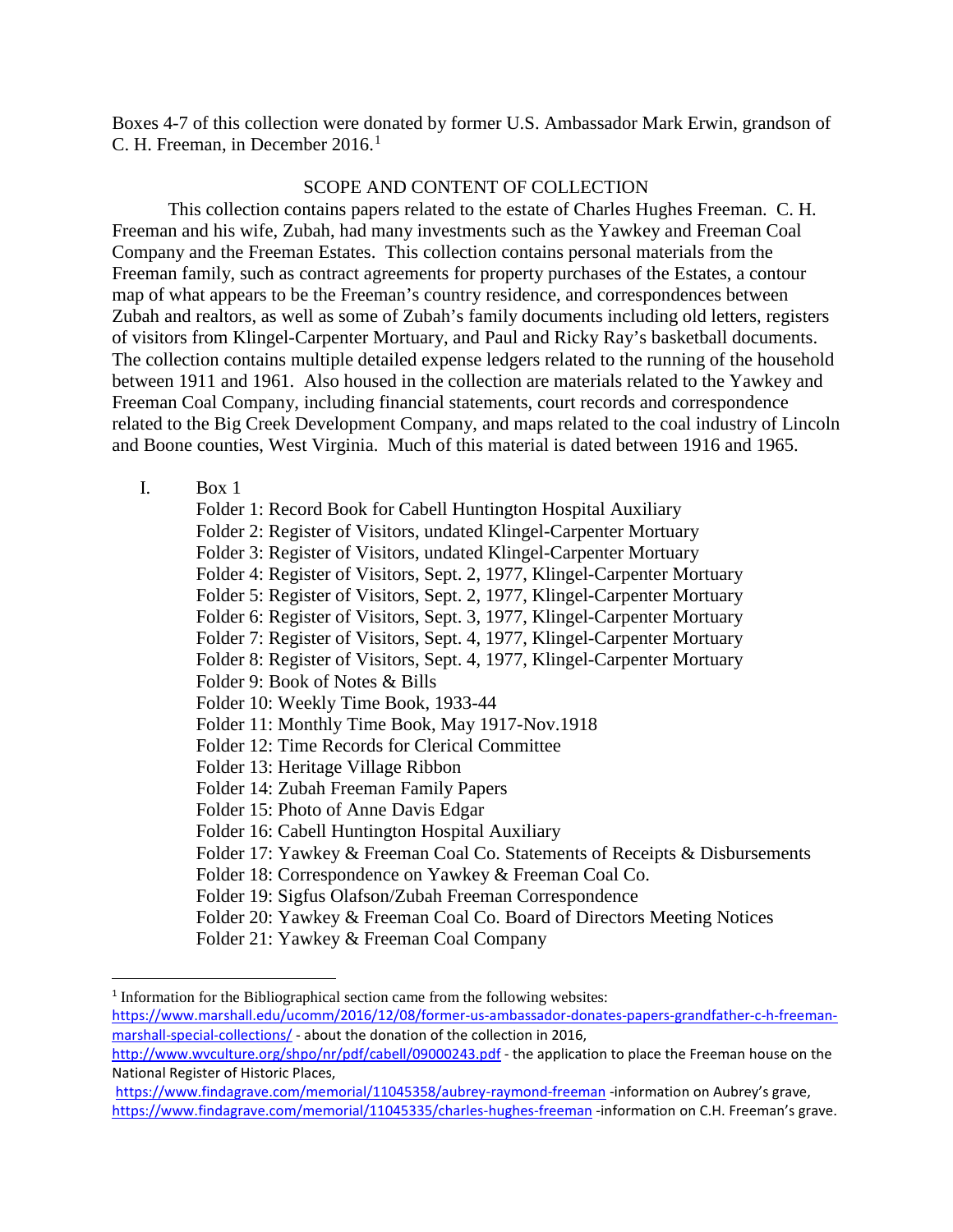Folder 22: Contract between W. R. Shore and C. H. Freeman

Folder 23: Coal Estimates for Landscaping

Folder 24: Letters from C. L. Watts, Pres. of Watts Realty Co.

Folder 25: Contract Agreements for Freeman Estates (Watts Realty Co.)

Folder 26: Property Lease between Mrs. Freeman and Frank Burton

Folder 27: Freeman House- Specifications

Folder 28: Miscellaneous

Folder 29: Ricky Ray, Huntington High School Basketball

Folder 30: Huntington High School 1958-1959

Folder 31: Huntington High School Track 1958-1959

Folder 32: Huntington High School Players' Records (Sheets) 1961

Folder 33: Recruitment Records 1960-1961

Folder 34: West Virginia University Games 1961-1962

Folder 35: Huntington High School Programs 1960-1961

Folder 36: West Virginia Catholic Basketball Tournament

Folder 37: Biddy Basketball

Folder 38: Huntington High School Programs 1959-1960

Folder 39: Paul M. Ray

### II. Box  $2$ .

Folder 1: Correspondence to Mrs. Zubah Freeman from Senders A-G

Folder 2: Correspondence to Mrs. Zubah Freeman from Senders H-M

Folder 3: Correspondence to Mrs. Zubah Freeman from Senders N-S

Folder 4: Correspondence to Mrs. Zubah Freeman from Senders T-Z

Folder 5: Correspondence to Mrs. Zubah Freeman from Miscellaneous Senders

#### III. Box 3 (Oversized) Contour Map

IV. Box 4

Yawkey & Freeman and C. H. Freeman Correspondence Copies with index 1911- 1914

C. H. Freeman Check Ledger, Nov. 1910-Nov. 1912

C. H. Freeman Check Ledger, Nov. 1912-June 1913

C. H. Freeman Check Ledger, February-June 1914

Household Expense Ledger with Index, 1912-1918

Household Expense Ledger, 1922-1931

V. Box 5

Account Ledger for Trust Estates of Ruth, Joan, and Mary Freeman 1918-1930 C. H. Freeman Check Ledger, Jan.-Dec. 1915 Park Hill Farms Check Ledger, Feb. 1915-Feb. 1919 (cashed checks in Box 6, Fld 1) Family and Household Expense Ledger, 1944-1961 C. H. Freeman Correspondence, 1914-1918 Payment Record, 1955 Sales Record, 1955